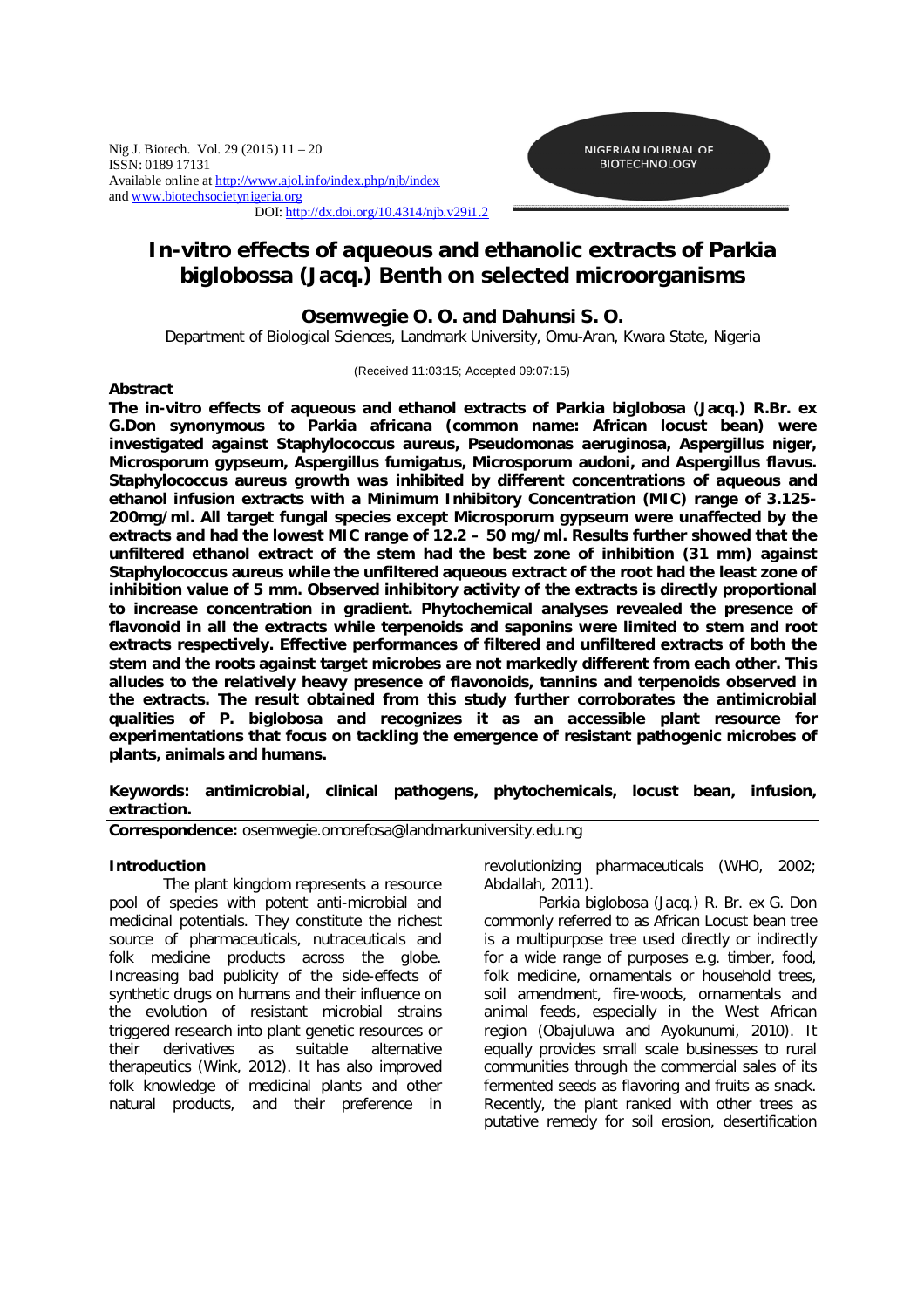and windbreak in West African regions. The most popular and significant use of *P. biglobosa* is as food (Okunola et al., 2011). The bark was reported as viable remedy for toothache, leprosy, eye sores, fever, hypertension, wounds such as ulcer and snake bite (Asuzu and Harvey, 2003; Alabi et al., 2005). Esenwah and Ikenebomeh (2008) observed the presence of anti-nutritional factors which Udobi and Onaolapo (2012) linked to the antimicrobial and other phytochemical potentials in many plant parts. It is a perennial dicotyledonous angiosperm that belongs to the family Fabaceae (-Mimosoideae) along with other tree legumes (Thiombiano et al., 2014). Geographically, they are distributed largely in the savannah regions of the world. The tree was reportedly introduced to West Africa during the transatlantic slave trades, it is deciduous, growing between 7 to 20 m high or 30 m in extreme cases (Ntui et al., 2012; Ikpeme et al., 2012).

Natural herbal medicine practitioners in many African nations have employed different parts e.g. seed, stem bark, root, leaves, pod, pulp, seed and flower of the locust bean tree as remedy to many human infections and ailments. A study conducted in Togo confirmed the medicinal values of *P. biglobosa* and its popularity in the nation's traditional healthcare services (Karou et al., 2011). The efficient wound-healing property of the plant in the southwestern region of Nigeria was reported by Adetutu et al. (2011) while Traore et al., (2013) reportedly used the plant extracts as anti-malaria in Guinea. The anti-bacterial property of the plant was observed by Abioye et al. (2013) to compare with synthetic streptomycin in action and potency. Similarly, the crude extract from different parts of *P. biglobosa* showed positive inhibitory effect on the growth of methicillin resistant *Staphylococcus aureus* (MRSA). Stem bark at various concentrations (10 - 25mg/ml) was observed to be most active against MRSA isolates from orthopedic patients (Ajaiyeoba, 2002) suggesting strong antimicrobial potentials. The current state of information on the ethnobotanical values of this plant underscores the need for further research on their antimicrobial properties. Many other reports on the medicinal and antimicrobial values of the different parts of the plant abound in literature (Booth and Wickens, 1988; Abbiw, 1990; Millogo-Kone et al., 2008; Udobi et al., 2008; Adeshina et

al., 2009; Abioye et al., 2013). These lend credence to their widespread traditional uses in many African nations as therapeutics of bacterial and fungal infections. This study therefore aims at investigating the antimicrobial and phytochemical attributes of the stem and root of *P. biglobosa.*

# **Materials and Methods**

*Samples collection and preparation of extracts:* The stem bark and root of *Parkia biglobosa* were harvested within Landmark University environ, Omu Aran, Nigeria. The samples were sliced separately into irregular pieces using a kitchen knife, washed under a flowing tap water to remove adhering sands, and then air-dried for 14 days. They were later macerated with a hammer mill machine and pulverized to powder using an electric blender for extraction and phytochemical screening.

*Aqueous and ethanol extraction:* Ethanol and aqueous extracts from the stem bark and the root of *P. biglobosa* were prepared. One hundred grams (100 g) each of dry powder of the stem bark and root were soaked in 1000 ml of 60% ethanol and left on a laboratory bench for 24 hrs from where they were manually agitated twice at irregular interval within the period. Each of the samples was extracted to exhaustion using a Soxhlet apparatus. The mixture of each sample was sieved using a 9 mm Whatman filter paper (No.1) with  $2.5$  µm retention, and the filtrates concentrated using the method of Akintobi et al. (2013) after which it was modified for the removal of the residual ethanol by a rotary evaporator (ROVA 100 model). The dry crude extracts (filtered and unfiltered) were kept in desiccators until required.

Similarly, 100 g each of dry pulverized samples of the stem bark and root samples of *P. biglobosa* were soaked in 1000 ml of distilled water, left for 48 hrs in a shaker and agitated for 6 hrs daily to increase the surface area of extraction. The mixture was thereafter sieved using a Whatman filter paper (No.1) with 2.5 µm retention after which the filtrates were concentrated using a rotary evaporator. The extracts (filtered and unfiltered) were kept in desiccators until required.

*Phytochemical screening of plant extract:* The phytochemical screening was done according to Sofowora (2008). Clean sterile test tubes were used for the analyses. Each test tube was filled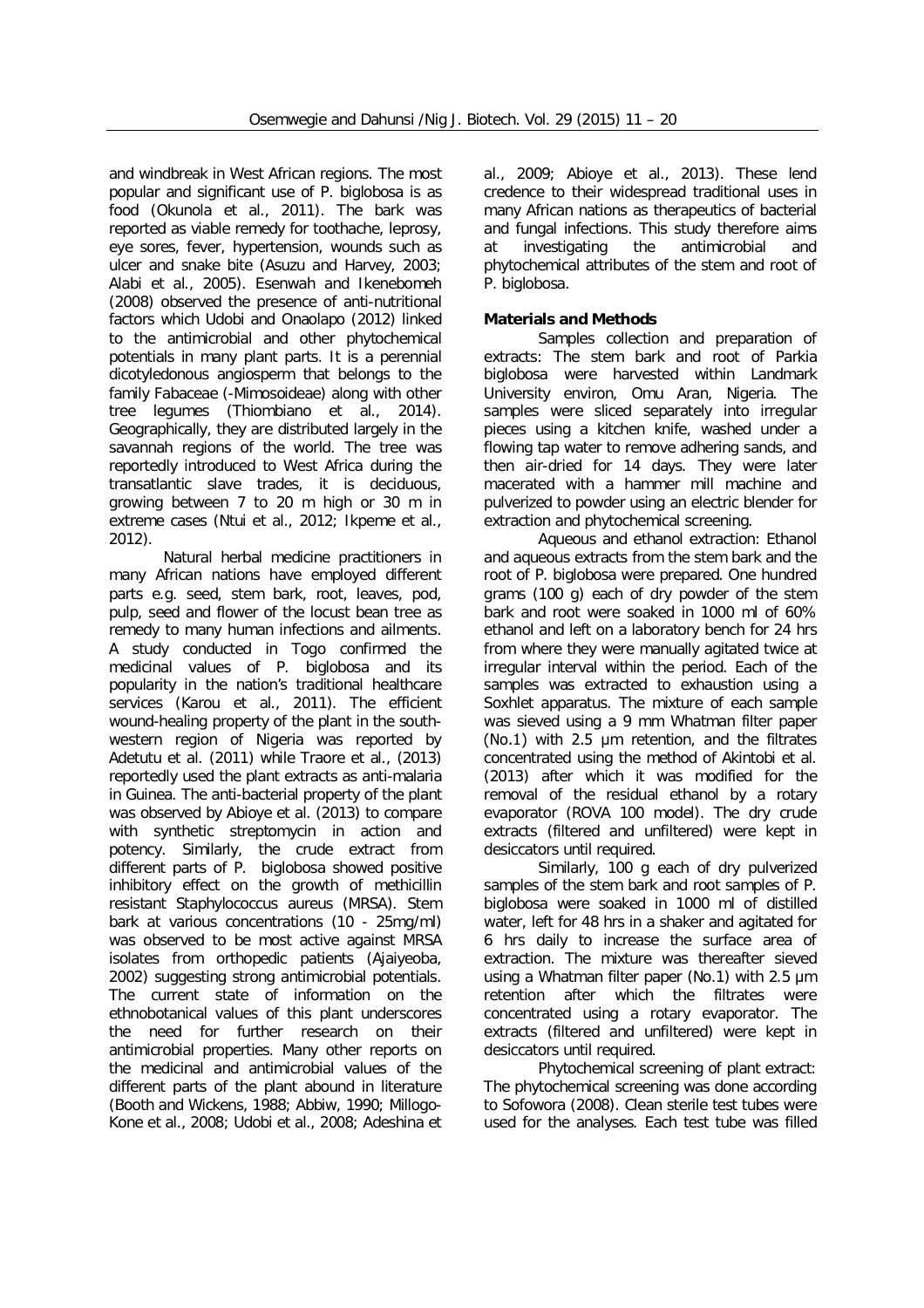with 2 ml of the plant extract, 7 ml of distilled water and mixed thoroughly using a Vortex flowmeter for further tests.

*Test for alkanoids (True alkaloids):* Two (2) ml of aqueous and ethanol extracts from the stem bark and root of *P. biglobosa* were each mixed in 8 ml of 1% HCl, and filtered. Two milliliter of the filtrates were treated separately with both Dragendorff's and Mayer's reagents and observed for the presence or absence of precipitate and turbidity.

*Test for saponin (Frothing test):* Two (2) ml each of the distilled water diluted extracts was heat to boil in test tube, shaken vigorously and observed for a persistent stable froth (mass of small bubbles on liquid surface).

*Test for terpenoids (Salkowski test):* Five (5) ml of each of the extract was treated with 0.5 ml of acetic anhydride and ethanol respectively and each observed for a layer of reddish brown coloration.

*Test for steroids:* Two (2) ml each of the aqueous extract was treated with 2 ml acetic anhydride while the process was modified with the use of 2ml chloroform in the ethanol extract. Both solutions were then treated with 2 ml of concentrated sulphuric acid respectively and observed for a color change that indicates the presence of steroids (Venkatesan et al., 2009)

*Test for flavonoid:* Four (4) ml of each of the extracts was measured into separate test tubes and treated with 1.5 ml of 50% ethanol solution. Each resulting solution was warmed using a heating mantle and afterwards magnesium was added. To the resulting solutions, about 5-6 drops of concentrated hydrochloric acid (HCl) was added and observed for a red coloration indicating the presence of flavonoids.

*Test for tannin:* The extracts were diluted with distilled water in separate test tubes that were heated over a water bath. To each of the solution was added about 3-4 drops of 10% ferric chloride and observed for a blue coloration.

*Test for polysaccharides (Reducing Sugars):* A portion of plant extract (0.5 ml) of the plant extracts was added to 1 ml of water followed by 5-8 drops of Fehling's solution and heated over water bath. The mixture was later observed for a brick red precipitate that indicates the presence of reducing sugars.

*Viable counts for bacterial isolates:* The viable count of target bacterial isolates was

carried out by titration method which involved serial dilution of bacteria, plating out of each diluent and counting of obtrusive colonies on each plate and recorded as colony forming unit per ml (CFU/ml). A measure of 0.1 ml of each diluent was aseptically dispensed into previously dry-heated sterilized Petri dishes containing gelled Nutrient Agar (NA) and left on an aseptic laboratory bench. Thereafter, sterile swab sticks were used to streak each plate after dipping it in the emulsified titrant. The plates were then each sealed with two strips of adhesive tapes bottomto-lid, incubated at  $37^{\circ}$  C for 24 h in inverted position on a clean laboratory work bench. The resultant colonies were obtained by calculating the average CFU for each dilution multiplied by the dilution factor. This process was repeated for *Staphylococcus aureus and Pseudomonas aeruginosa.*

*Susceptibility testing:* This was carried out using the agar well diffusion method, Nutrient agar was prepared aseptically after which approximately 20ml of it was dispensed into labeled sterile Petri dishes and was properly mixed by swirling before allowing to set. The entire surface of the Nutrient agar plate was swabbed properly with a sterile cotton swab containing the target bacterial isolates by rotating approximately  $60^\circ$  C between streaking for even distribution from a stock culture. After this, a 5 mm diameter sterile cork-borer was used to bore equidistant wells (4 per medium) in the agar. The wells were filled with 1 ml of the extracted samples and allowed to set for 60 minutes to ensure proper diffusion of samples. The plates were then incubated on a laboratory work bench at room temperature  $(37^{\circ}C)$  for 24 h without overturning them for observation and clear zones of inhibition measured with a meter rule.

*Minimum Inhibitory Concentration (MIC) evaluation:* Antimicrobial activities against *Staphylococcus aureus, Pseudomonas aeruginosa* and *Microsporum gypseum* were done using the broth dilution method. Cultures of *S. aureus* and *P. aeruginosa* were diluted to density of  $10^2$ CFU/ml in normal physiological saline. The plain tubes containing two-fold dilution of each test sample were inoculated by the diluent. *Staphylococcus aureus* was incubated aerobically at 37<sup>°</sup> C for 24 hrs while *Microsporum gypseum* was incubated at room temperature for 5 days.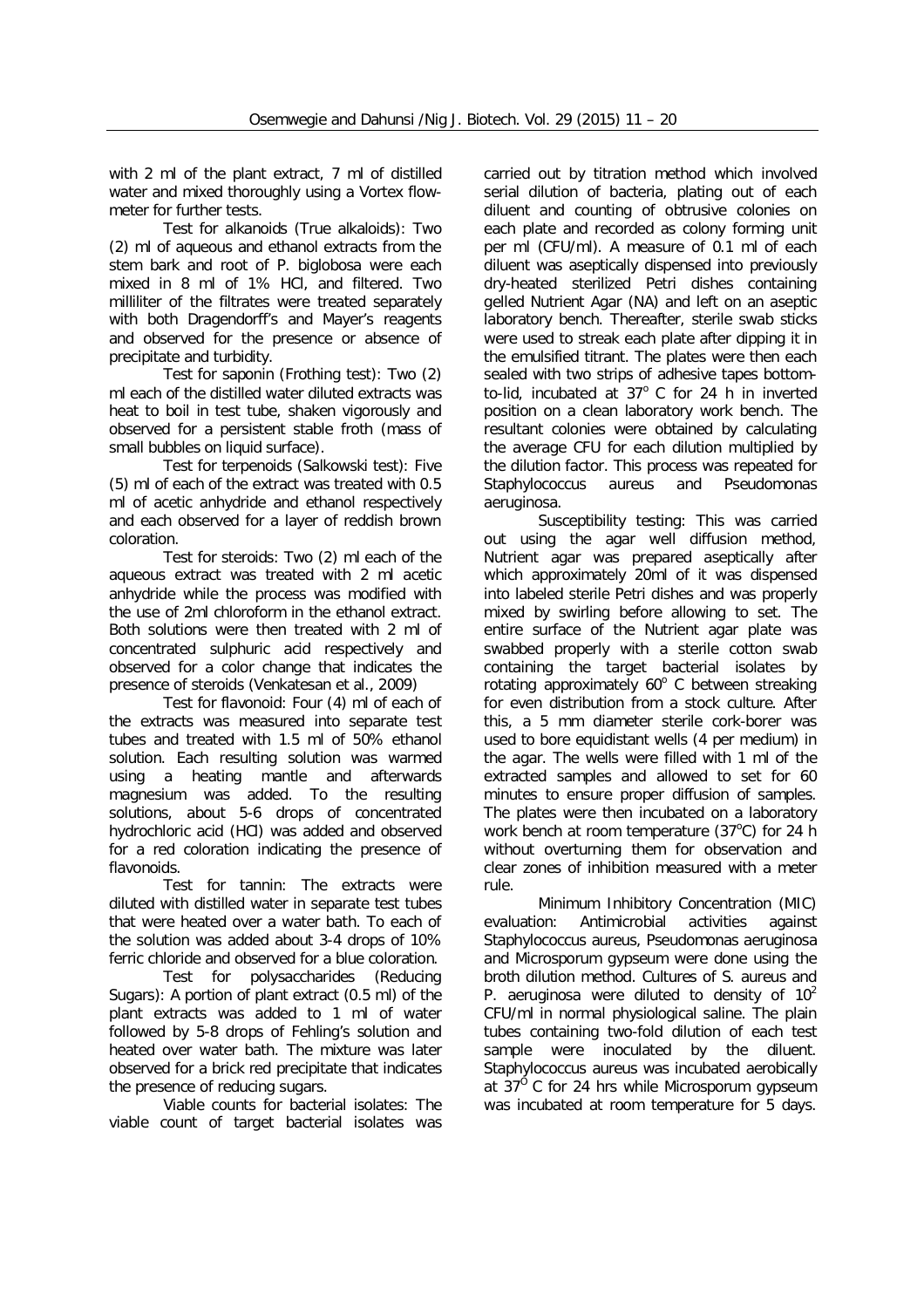The MICs were determined by turbidity detection (Ochei and Kolhatkar, 2000).

*Minimum Bactericidal Concentration (MBC) evaluation:* The MBC was obtained by subculturing 0.01ml of the **highest concentration of the agent** which shows visible growth. Tubes without visible signs of growth in the minimum inhibitory concentration (MIC) tube dilution test were subjected to fresh antibiotics-free media. The MBC was taken as the lowest concentrations that result in the killing of 99.9% bacteria (Ochei and Kolhatkar, 2000).

#### **Results**

The results showed that unfiltered ethanol extracts of the stem recorded the highest zone of inhibition measuring 31 mm for

*Staphylococcus aureus* while the unfiltered aqueous extract of the root had the least zone of inhibition of 9 mm diameter for *Pseudomonas aeruginosa* (Table 1). It also observed that only *Microsporum gypseum* was vulnerable to the crude extracts (filtered and unfiltered) derived from different parts (root and stem) of the plant except the filtered aqueous extract of the root (Table 2). The filtered ethanol extract of the stem had the best inhibition value of 18 mm (highest) compared to the lowest inhibitory zone value of 5 mm obtained from the filtered aqueous extract of the root against *Microsporum gypseum*. The extracts showed no inhibitory activity against other target fungal isolates used for the study.

Table 1: Zone of inhibition of crude extracts of root and stem of *Parkia biglobosa* against target bacterial isolates (mm).

| Plant extract             | Staphylococcus aureus | Pseudomonas aeruginosa |
|---------------------------|-----------------------|------------------------|
| Root ethanol filtered     | 25                    | 16                     |
| Root ethanol unfiltered   | 23                    | 15                     |
| Stem ethanol filtered     | 26                    | 17                     |
| Stem ethanol unfiltered   | 31                    | 14                     |
| Root aqueous filtered     | 25                    | 10                     |
| Root aqueous unfiltered   | 27                    | 09                     |
| Stem aqueous filtered     |                       |                        |
| Stem aqueous unfiltered   |                       |                        |
| Distilled water (Control) |                       |                        |

 $-$  = zero value

Table 2: Zone of Inhibition values of crude extracts of root and stem of *Parkia biglobosa* against fungal isolates (mm).

| Target Organism       | FEER | UFFR                     | FEES | UEES | FAER | JAER | UAES | <b>FAES</b> |
|-----------------------|------|--------------------------|------|------|------|------|------|-------------|
| Microsporum           | 16   |                          | 18   |      |      |      |      | 14          |
| gypseum               |      |                          |      |      |      |      |      |             |
| Microsporum audonii   |      | $\overline{\phantom{a}}$ |      |      |      |      |      |             |
| Aspergillus niger     |      | $\overline{\phantom{0}}$ |      |      |      |      |      |             |
| Aspergillus fumigatus |      |                          |      |      |      |      |      |             |
| Aspergillus flavus    |      |                          |      |      |      |      |      |             |

*FEER= Filtered ethanol extract of root; UEER= Unfiltered ethanol extract of root; FEES= Filtered ethanol extract of stem; UEES= Unfiltered ethanol extract of stem; FAER= Filtered aqueous extract of root; UAER= Unfiltered aqueous extract of root; FAER= Filtered aqueous extract of stem; UAES= Unfiltered aqueous extract of stem; - = No inhibition; -* = zero value*.* 

The results for the MIC (MBC and MFC) are presented in tables 3, 4 and 5. The extracts that showed antimicrobial activity were selected for the MIC test. The ethanol extracts showed different levels of clear zones from 3.125 to 200

mg/ml for *Staphylococcus aureus* while the root aqueous extracts was observed to affect the bacterium at a narrower concentrations of 50 to 200 mg/ml.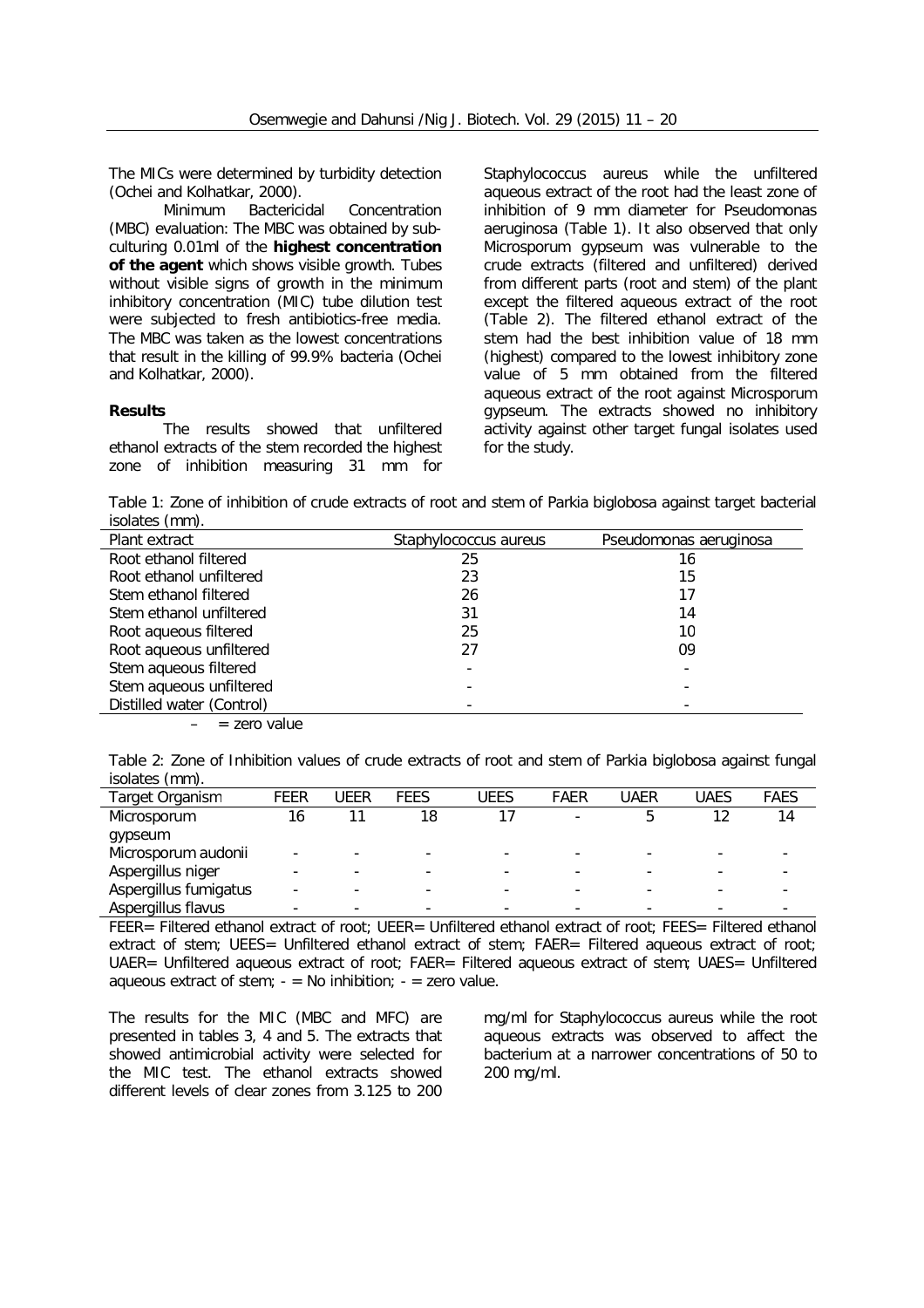Osemwegie and Dahunsi /Nig J. Biotech. Vol. 29 (2015) 11 – 20

| Table 3: Minimum Bactericidal Concentration (MBC) for <i>Staphylococcus aureus</i> |           |            |             |             |           |            |             |             |
|------------------------------------------------------------------------------------|-----------|------------|-------------|-------------|-----------|------------|-------------|-------------|
| Sample                                                                             | Root      | Root       | <b>Stem</b> | <b>Stem</b> | Root      | Root       | <b>Stem</b> | <b>Stem</b> |
| quantity                                                                           | ethanol   | ethanol    | ethanol     | ethanol     | aqueous   | aqueous    | aqueous     | aqueous     |
| (mg/ml)                                                                            | filtered  | unfiltered | filtered    | unfiltered  | filtered  | unfiltered | filtered    | unfiltered  |
| 200                                                                                | ΝG        | <b>NG</b>  | <b>NG</b>   | ΝG          | NG        | ΝG         | $++$        | $+ +$       |
| 100                                                                                | ΝG        | <b>NG</b>  | ΝG          | ΝG          | <b>NG</b> | ΝG         | $+ + +$     | $+++$       |
| 50                                                                                 | ΝG        | <b>NG</b>  | ΝG          | ΝG          | <b>NG</b> | ΝG         | $+ + +$     | $+ + +$     |
| 25                                                                                 | ΝG        | ΝG         | ΝG          | ΝG          | $+$       | $+ +$      | $+ + +$     | $+ + +$     |
| 12.5                                                                               | <b>NG</b> | <b>NG</b>  | ΝG          | ΝG          | $+ +$     | $+ + +$    | $+ + +$     | $+ + +$     |
| 6.25                                                                               | ΝG        | <b>NG</b>  | $+/-$       | ΝG          | $+ + +$   | $+ + +$    | $+ + +$     | $+++$       |
| 3.125                                                                              | $+/-$     | $+/-$      | $+$         | $+/-$       | $+ + +$   | $+ + +$    | $+ + +$     | $+ + +$     |
| 1.56                                                                               | $+$       | $+ +$      | $+ +$       | $++$        | $+ + +$   | $+ + +$    | $+ + +$     | $+ + +$     |
| 0.78                                                                               | $+ +$     | $+ + +$    | $+ + +$     | $+ + +$     | $+ + +$   | $+ + +$    | $+ + +$     | $+ + +$     |
| 0.39                                                                               | $+ +$     | $+ + +$    | $+ + +$     | $+ + +$     | $+ + +$   | $+ + +$    | $+ + +$     | $+ + +$     |
| 0.19                                                                               | $++++$    | $+ + +$    | $+ + +$     | $+ + +$     | $+ + +$   | $+ + +$    | $+ + +$     | $+ + +$     |

| Table 3: Minimum Bactericidal Concentration (MBC) for <i>Staphylococcus aureus</i> |  |  |  |
|------------------------------------------------------------------------------------|--|--|--|
|------------------------------------------------------------------------------------|--|--|--|

 $NG= No$  growth;  $+/-$ = Scanty growth;  $+=$  Moderately normal growth;  $++$  = Borderline growth;  $++$ *Profuse growth*

The ethanol extracts of the root and stem showed inhibitory activity against *Pseudomonas aeruginosa* at Minimum Inhibitory Concentrations greater than 50 mg/ml while the effect of the aqueous extracts range from scanty to profuse growth of the target microorganisms at even the highest MIC value of 200 mg/ml. The MBC results showed that *S. aureus* is more susceptible to the plant ethanol extracts over a wider concentration gradient compared to *P. aeruginosa*. The extracts were equally observed to be less effective against *P. qeruginosa* at concentrations lower than 25 mg/ml. All the extracts except the filtered aqueous extract of the root of *P. biglobosa* inhibited the growth of human pathogenic *Microsporum gypseum* resulting in the appearance of clear zones at various concentrations between 50 and 200 mg/ml (Tables 4 and 5).

The results show stronger inhibitory activity for ethanol extracts against target isolates compared to aqueous extracts. Similarly, the extracts of the plant roots were more microbicidal at wider concentrations compared to stem extracts. In addition, the antimicrobial capacity of both filtered and unfiltered extracts used in this experimentation were not significantly different despite the expectation that the unfiltered extracts would be more microbicidal.

|  |                  |  |                     | Table 4: Minimum Bactericidal Concentration (MBC) for Pseudomonas aeruginosa |      |
|--|------------------|--|---------------------|------------------------------------------------------------------------------|------|
|  | Sample Doot Doot |  | Stam Stam Doot Doot |                                                                              | Stam |

| Sample   | Root     | Root       | <b>Stem</b> | <b>Stem</b> | Root     | Root       | <b>Stem</b> | <b>Stem</b> |
|----------|----------|------------|-------------|-------------|----------|------------|-------------|-------------|
| quantity | ethanol  | ethanol    | ethanol     | ethanol     | aqueous  | aqueous    | aqueous     | aqueous     |
| (mg/ml)  | filtered | unfiltered | filtered    | unfiltered  | filtered | unfiltered | filtered    | unfiltered  |
| 200      | ΝG       | ΝG         | ΝG          | ΝG          | $+/-$    | $+/-$      | $+++$       | $+ +$       |
| 100      | ΝG       | ΝG         | ΝG          | ΝG          | $^{+}$   | $^{+}$     | $+ + +$     | $+ + +$     |
| 50       | ΝG       | ΝG         | <b>NG</b>   | $+$         | $+ +$    | $+ +$      | $+++$       | $+ + +$     |
| 25       | $+$      | $+ +$      | $+/-$       | $+ +$       | $+ + +$  | $+ + +$    | $+ + +$     | $+ + +$     |
| 12.5     | $+ +$    | $+ + +$    | $+ +$       | $+ +$       | $+ + +$  | $+ + +$    | $+ + +$     | $+ + +$     |
| 6.25     | $++$     | $+++$      | $+ +$       | $+ + +$     | $+ + +$  | $+ + +$    | $+++$       | $+ + +$     |
| 3.125    | $++$     | $+ + +$    | $+ + +$     | $+ + +$     | $+ + +$  | $+ + +$    | $+ + +$     | $+ + +$     |
| 1.56     | $+ + +$  | $+ + +$    | $+ + +$     | $+ + +$     | $+ + +$  | $+ + +$    | $+ + +$     | $+ + +$     |
| 0.78     | $+++$    | $+++$      | $+ + +$     | $+ + +$     | $+ + +$  | $+ + +$    | $+ + +$     | $+ + +$     |
| 0.39     | $++$     | $+ + +$    | $+ + +$     | $+ + +$     | $+ + +$  | $+ + +$    | $+ + +$     | $+ + +$     |
| 0.19     | $+ + +$  | $+ + +$    | $+ + +$     | $+ + +$     | $+ + +$  | $+ + +$    | $+ + +$     | $+ + +$     |

 $NG= No$  growth;  $+/-$  Scanty growth;  $+ =$  Moderately normal growth;  $++ =$  Borderline growth;  $++$   $+=$ *Profuse growth*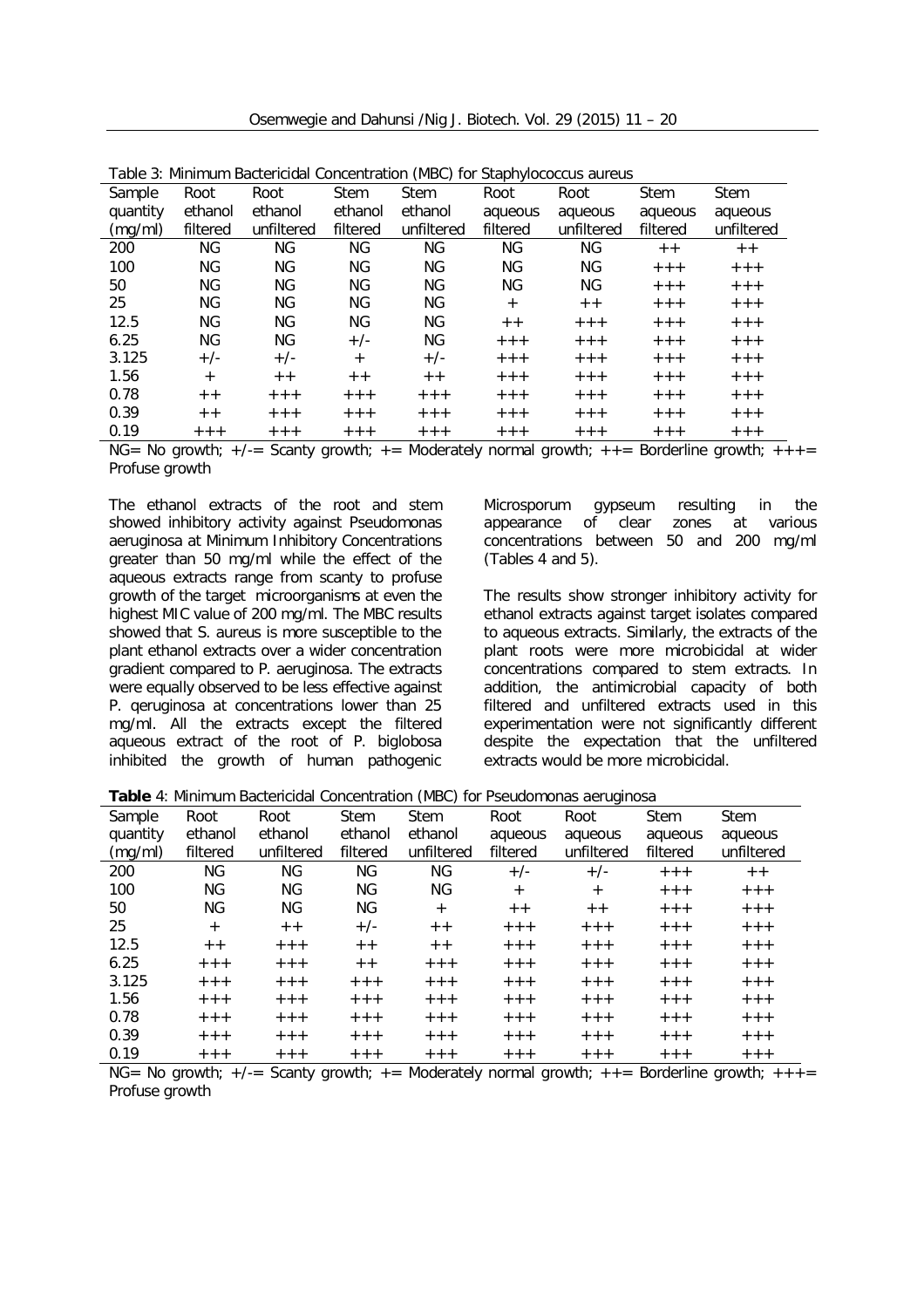|          | rable 5. Millillufi bactericiual concentration (MBC) for <i>Milcrosporum gypseum</i> |            |             |             |          |            |             |             |  |
|----------|--------------------------------------------------------------------------------------|------------|-------------|-------------|----------|------------|-------------|-------------|--|
| Sample   | Root                                                                                 | Root       | <b>Stem</b> | <b>Stem</b> | Root     | Root       | <b>Stem</b> | <b>Stem</b> |  |
| quantity | ethanol                                                                              | ethanol    | ethanol     | ethanol     | aqueous  | aqueous    | aqueous     | aqueous     |  |
| (mg/ml)  | filtered                                                                             | unfiltered | filtered    | unfiltered  | filtered | unfiltered | filtered    | unfiltered  |  |
| 200      | ΝG                                                                                   | ΝG         | ΝG          | ΝG          | $+ +$    | ΝG         | ΝG          | ΝG          |  |
| 100      | ΝG                                                                                   | ΝG         | ΝG          | ΝG          | $+ +$    | $+$        | ΝG          | ΝG          |  |
| 50       | ΝG                                                                                   | $+$        | NG          | ΝG          | $+ + +$  | $+ + +$    | $+ +$       | ΝG          |  |
| 25       | $+$                                                                                  | $+ +$      | $+ +$       | $+/-$       | $+ + +$  | $+ + +$    | $+ +$       | $^{+}$      |  |
| 12.5     | $+ +$                                                                                | $+ + +$    | $+ + +$     | $+ +$       | $+ + +$  | $+ + +$    | $+ + +$     | $+ +$       |  |
| 6.25     | $+ + +$                                                                              | $+ + +$    | $+ + +$     | $+ +$       | $+ + +$  | $+ + +$    | $+ + +$     | $+ +$       |  |
| 3.125    | $+ + +$                                                                              | $+ + +$    | $+ + +$     | $+++$       | $+ + +$  | $+ + +$    | $+ + +$     | $+ + +$     |  |
| 1.56     | $+ + +$                                                                              | $+ + +$    | $+ + +$     | $+++$       | $+ + +$  | $+ + +$    | $+ + +$     | $+ + +$     |  |
| 0.78     | $+ + +$                                                                              | $+ + +$    | $+ + +$     | $+++$       | $+ + +$  | $+ + +$    | $+ + +$     | $+ + +$     |  |
| 0.39     | $+ + +$                                                                              | $+ + +$    | $+ + +$     | $+ + +$     | $+ + +$  | $+ + +$    | $+ + +$     | $+ + +$     |  |
| 0.19     | $+ + +$                                                                              | $+ + +$    | $+ + +$     | $+ + +$     | $+ + +$  | $+ + +$    | $+ + +$     | $++++$      |  |

Table 5: Minimum Bactericidal Concentration (MBC) for *Microsporum gypseum*

*NG= No growth; +/-= Scanty growth; += Moderately normal growth; ++= Borderline*

The phytochemical analysis of the stem and root extracts of the plant revealed the qualitative presence of flavonoids, saponins, tannins, terpenoids and polysaccharides (Table 6). The

aqueous extracts of the stem was observed to lack tannins, terpenoids and polysaccharides and have relatively low incidence of flavonoids and saponins.

Table 6: Results of Phytochemical Screening of Extracts Used for the Study.

| Phytochemical                                                                                                                |         |         | Extracts   |                |
|------------------------------------------------------------------------------------------------------------------------------|---------|---------|------------|----------------|
|                                                                                                                              | EES     | EER     | <b>AES</b> | AER            |
| Flavonoids                                                                                                                   | $+ +$   | $+ +$   | $+ +$      | $+ +$          |
| Tannins                                                                                                                      | $+ + +$ | $+ + +$ |            | $\overline{+}$ |
| Saponins                                                                                                                     |         |         | $+ +$      | $+ +$          |
| Terpenoids                                                                                                                   | $+ +$   | $+ +$   |            |                |
| Polysaccharide                                                                                                               | $+ + +$ | $+ + +$ |            | $+ +$          |
| Steroid                                                                                                                      |         |         |            |                |
| Alkaloids<br>the contract of the contract of the contract of the contract of the contract of the contract of the contract of | .       |         |            | .              |

Absent = -, present = +, moderately abundant =  $++$ , very abundant =  $++$ .

## **Discussion**

The result from this study supports existing reports on widespread antimicrobials derived from African continental plant genetic resource pool that included *P. biglobosa*. The antimicrobial, medicinal, flavor, odor/scent, microhabitat and ecological niche properties of tropical plants are largely influenced by the nature and diversity of inherent phytochemicals (Udobi and Onaolapo, 2012). It is the degree of solubility of these phytochemicals and the polarity of solvents used per time that informed the observed variations in different experimentations' results and the resultant antimicrobial effects on the target isolates used for the study. This observation is in concordance

with Taylor (2004) who extracted different ordinary compounds of the various parts of the same plant using solvents of various polarities. Additionally, these phytochemicals are implicated in the plants' adaptive fitness, protection and signal-induced interspecific associations within the ambient ecosystem (Heil, 2014). The level of antimicrobial potency was observed to be directly proportional to the concentration and diversity of soluble phytochemicals of the plant parts used (Abioye et al., 2013). This result attests to the socio-economic utility of *P. biglobosa* in the tropics especially as a veritable source of food for humans and livestock; income generation among rural communities and therapeutics in folk healthcare practices. Besides its use as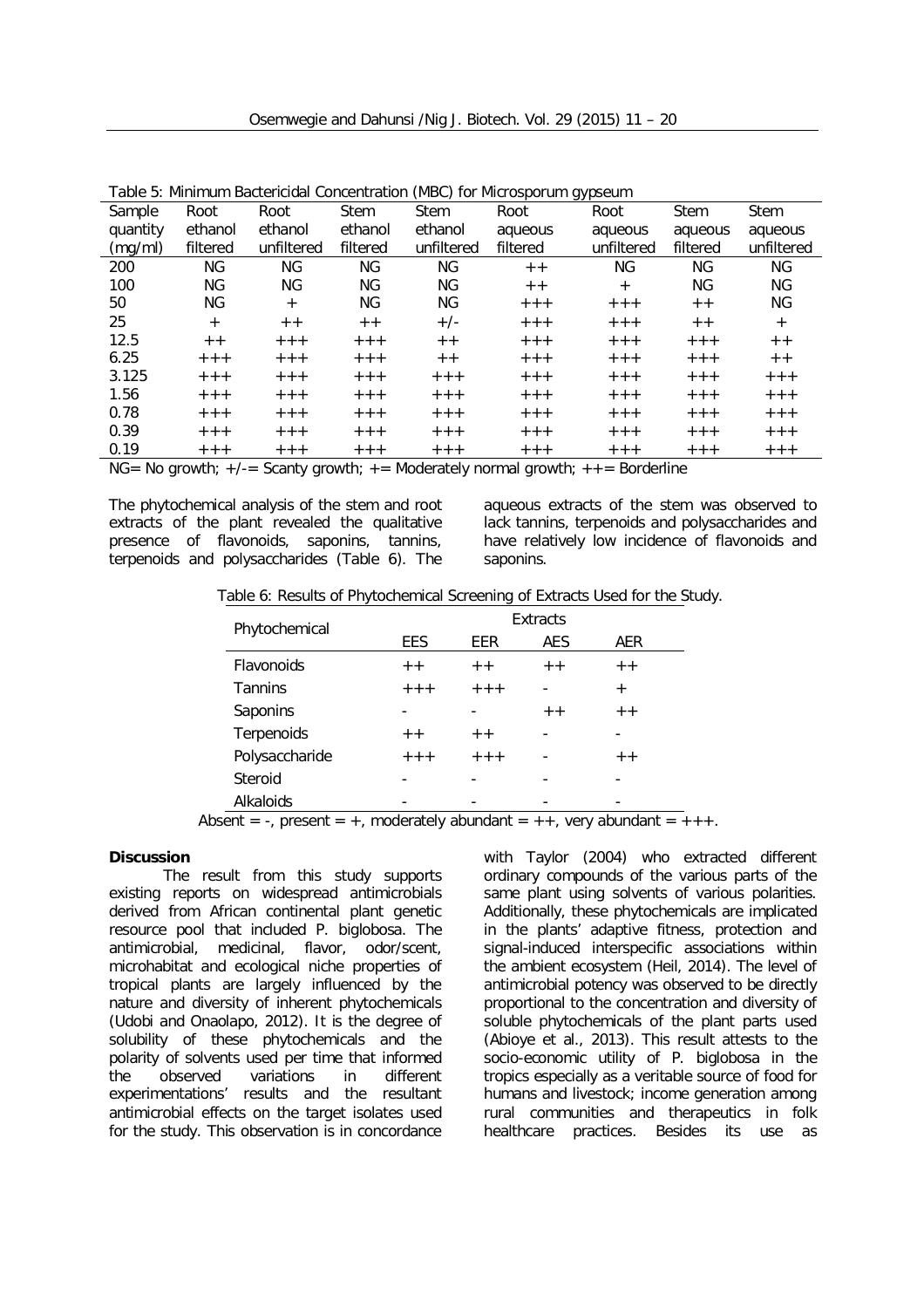ornamentals, shade trees, timber for furniture and other works of art, ethnobotanical reports implicated it in the treatment of various human ailments such as colic, wounds, diarrhea, hemorrhoid, sore eyes, toothache, mouth ulcer and skin infections (El-Mahmood and Ameh, 2007; Idu et al., 2007). *P. biglobosa* ranks as one of the foremost ethnobotanically utilized trees in sub-saharan Africa. Its utility is indirectly linked to the composition of the secondary metabolites (Banwo et al*.,* 2004; Millogo-Kone et al., 2006; Udobi et al., 2008).

The varying concentrations of both ethanol and aqueous extracts (filtered and unfiltered) of the root and stem respectively showed no inhibitory activity on all the target fungal isolates used in the study except *Microsporum gypseum*. This result, although inconsistent with reports from previous studies, suggests that most of the fungal isolates are insensitive to the different concentration range of the extracts used in the study (El-Mahmood and Ameh, 2007; Akintobi et al., 2013; Olabinri et al., 2013). Differences in the extraction method, nature and selection of solvents used across studies may have directly influenced the composition of phytochemicals in the extracts. This could have accounted for the observed inconsistency. The mechanism of enzymes exudation by fungi though unclear also have implication for the resultant antimicrobial effect of the infusion extracts of the plant root and stem against the dermatophyte; *Microsporum gypseum* compared to the more recalcitrant *Aspergillus* spp. Also, the difference in the suite of target fungi used may putatively have caused the variation noticed across studies. While further investigation is required in determining the optimal fungicidal concentration of *P. biglobosa* extracts obtained by infusion, it is logical to assume that the nature of the liquid extractor coupled with fungal innate enzyme mechanisms may have negative influence on MFC values (Hsouna et al., 2011). The hypersensitivity reaction of fungi to phytochemical toxicity viz-aviz their relatively advanced cellular nature is not yet fully understood but may underlie the extreme polarity in inhibition values observed between bacteria and fungi. Hypothetically, it could be inferred that most bacterial isolates are by the reason of their cellular simplicity likely to be more susceptible to the plant's phytochemicals and its cytotoxicity effects (Udobi

and Anaolapo, 2012; Akintobi et al., 2013; Olabinri et al., 2013). Therefore an understanding of the morpho-physiology of microorganisms exposed to plant extracts' toxicity and the mode of action of either a suite of infused bioactive compounds or individual phytochemical will provide better understanding on the susceptibility and/or resistance of microorganisms to infusion extracts of plants.

Crude ethanol extracts of *P. biglobosa* were observed to be active against *Staphylococcus aureus* and *Pseudomonas aeruginosa* respectively*.* Comparatively, unfiltered ethanol extracts of the stem showed the best antimicrobial activity against these two bacterial isolates and this agreed with the work of Obajuluwa and Ayokunumi (2010) that evaluated the antibacterial effect of the methanolic extracts of leaves, stem bark and root of locust bean plant against wound isolated methicillin resistant *Staphylococcus aureus* (MRSA).

The ethanol extracts of both the stem and root of *P. biglobosa* were more effective against the target bacterial isolates than observed for aqueous infusion extracts. Consequently, ethanol extracts had wider MIC values that range from 3.125 to 200 mg/ml for target bacterial isolates (Akintobi et al., 2013). It was observed that all the plant extracts used for the study had flavonoid which according to Iwashina (2003) is responsible for many biological activities of plants notable among which is pollinator attractant, allelopathy and feeding attractant. This could have accounted for its presence in the different parts of the plant. Polysaccharides, tannins and terpenoids were moderately to abundantly present in the ethanol extracts of the stem and root of the test plant compared to saponins. This may be attributed to differential solubility characteristics of the phytochemicals. While the study did not examine the biological characteristics of each of the identified phytochemicals and their microbicidal role, it recognizes their mediation in antibiosis (Kennedy and Wightman, 2011). The result showed no alkaloids and steroids presence in the various aqueous and ethanol infusion extracts analyzed. Consequently, the qualitative presence of phytochemicals such as tannins, polysaccharides and terpenoids in the ethanol extracts underscore their antimicrobial property especially against bacterial isolates (Nascimento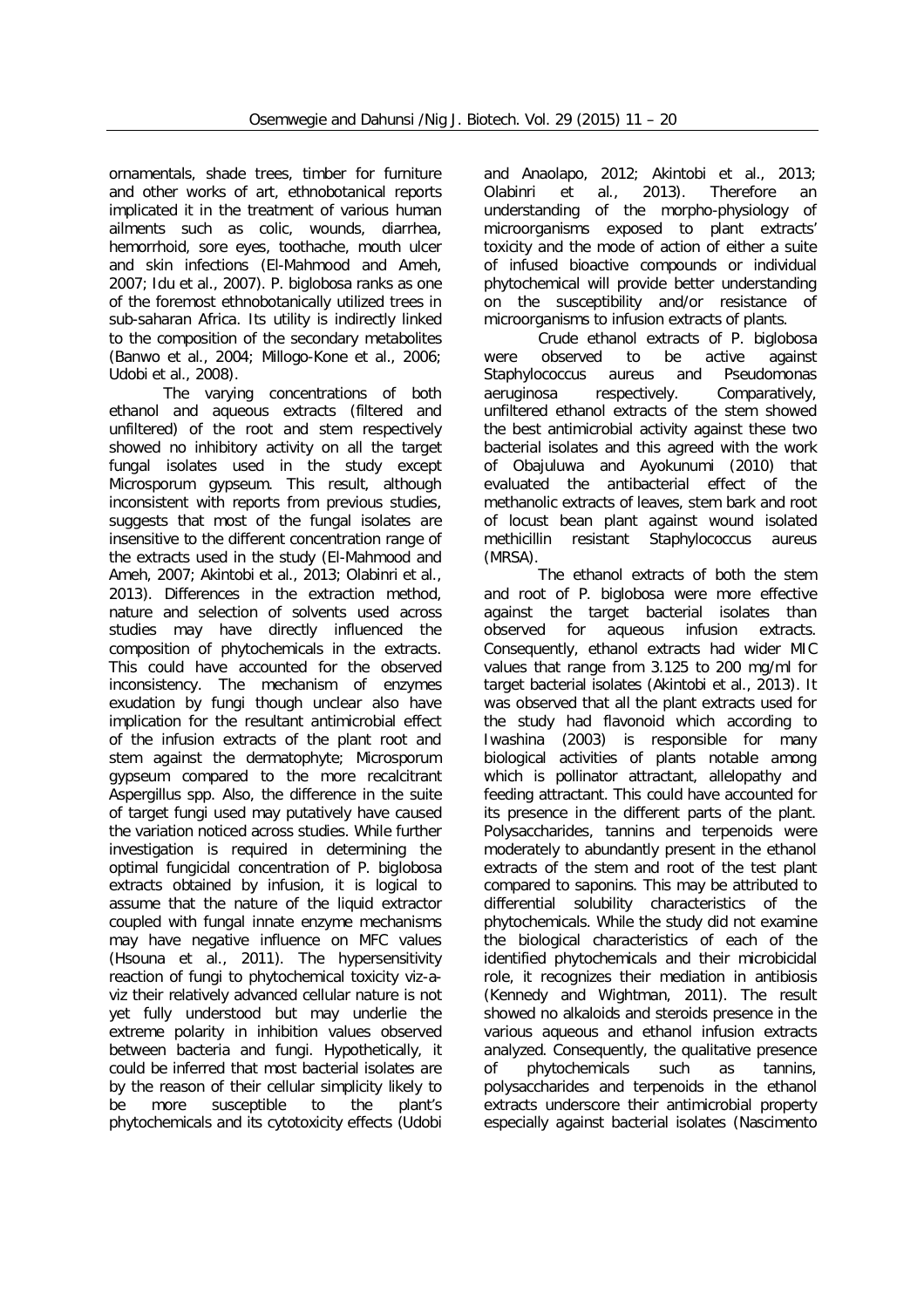et al*.,* 2000; Gershenzon and Dudareva, 2007). This study though preliminary, is one of the numerous attempts at sourcing a suitable biologically-derived alternative antibiotic to resolve the rapidly emerging drug-resistant strains challenge of the world. While they result corroborates existing body of literature on and recognized the potentiality of *P*. *biglobosa* as good for exploration of quality antimicrobials, more studies involving larger spectrum of diverse target strains is key to discerning the large-scale pharmacological value of the test plant.

#### **Acknowledgement**

The Landmark University Health Services' Microbiology Laboratory is thankfully acknowledged for providing some of the target microorganisms, the reagents and equipment used in this study. The assistance of Mr. Oluyori Peter of the Chemistry Laboratory in the analysis of the extracts is also appreciated.

#### **References**

Abbiw D. K. (1990). Useful Plants of Ghana. Intermediate Technology Publications and the Royal Botanic Gardens, KEW, UK. 337pp.

Abdallah E.M. (2011). Plants: an alternative source for microbials. *Journal of Applied Pharmceutical Science* 1(6): 16-20.

Abioye E, Akinpelu D, Aiyegoro O, Adegboyega M, Oni M. and Okoh A. (2013). Preliminary phytochemical screening and antibacterial properties of crude stem bark extract and fractions of *Parkia biglobossa*. *Molecules* 18(7): 8459-8499.

Adeshina G, Onujagbe O and Onaolapo (2009). Comparative antimicrobial studies on the root, stem bark and leaf extract of *Parkia clappertoniana*. *The Internet Journal of Alternative Medicine* 8(2):

Ajaiyeoba E. O. (2002). Phytochemical and antibacterial properties of *Parkia biglobosa* and *Parkia bicolor* leaf extracts. *African Journal of Biomedical Research* 5(3): 125-129.

Akintobi O. A., Adejuwon A. O. and Olawale A. K (2013). Antimicrobial evolution of the stem bark extracts of *Parkia biglobosa* (Jacq.) Benth ex G.Don. *Report and Opinion* 5(10): 41-45.

Alabi D. A, Akinsulire O. R. and Sanyaolu M. A. (2005). Qualitative determination of chemical and nutritional composition of *Parkia biglobosa* (Jacq.) Benth. *African Journal of Biotechnology* 4:812-815.

Asuzu I. U. and Harvey A. L. (2003). The antisnake venom activities of *Parkia biglobosa* (Mimosaceae) stem bark extract. *Toxicon* 42(7):763-768.

Adetutu A, Morgan W. A. and Corcoran O. (2011). Antibacteria, antioxidant and fibroblast growth stimulation activity of crude extracts of *Bridelia ferruginea* leaf, a wound-healing plant of Nigeria. *Journal of Ethnopharmacology* 133(1):116-119.

Banwo G, Abdullahi O. I. and Duguryil M. (2004). The antimicrobial activity of the stem bark of *Parkia clappertoniana* keay family Leguminosae against selected microorganisms. *Nigerian Journal of Pharmaceutical Research* 3(1): 16-22.

Booth F. E. M. and Wickens G. E. (1988). Nontimber uses of selected arid zones trees and shrubs in Africa. FAO, 164pp.

El-Mahmood A. M. and Ameh J. M. (2007). *In vitro* antibacterial activity of *Parkia biglobossa* (Jacq) root bark extract against some microorganisms associated with urinary tract infections. *African Journal of Biotechnology* 6(11): 1272-1275.

Esenwah C. N. and Ikenebomeh M. J. (2008). Processing effects on the nutritional and antinutritional contents of African locust bean (*Parkia biglobosa* Benth) seed. *Pakistan Journal of Nutrition* 7(2):214-217.

Gershenzon J. and Dudareva N. (2007). The function of terpene natural products in natural world. *Nature Chemical Biology* 3:408-414.

Hsouna A. B, Trigui M, Mansour R. B, Jarraya R. M, Damak M. and Jaoua S. (2011). Chemical composition, cytotoxicity effect and antimicrobial activity of *Ceratonia siliqua* essential oil with preservative effects against *Listeria* inoculated in minced beef meat. *International Journal of Food Microbiology* 148(1): 66-72.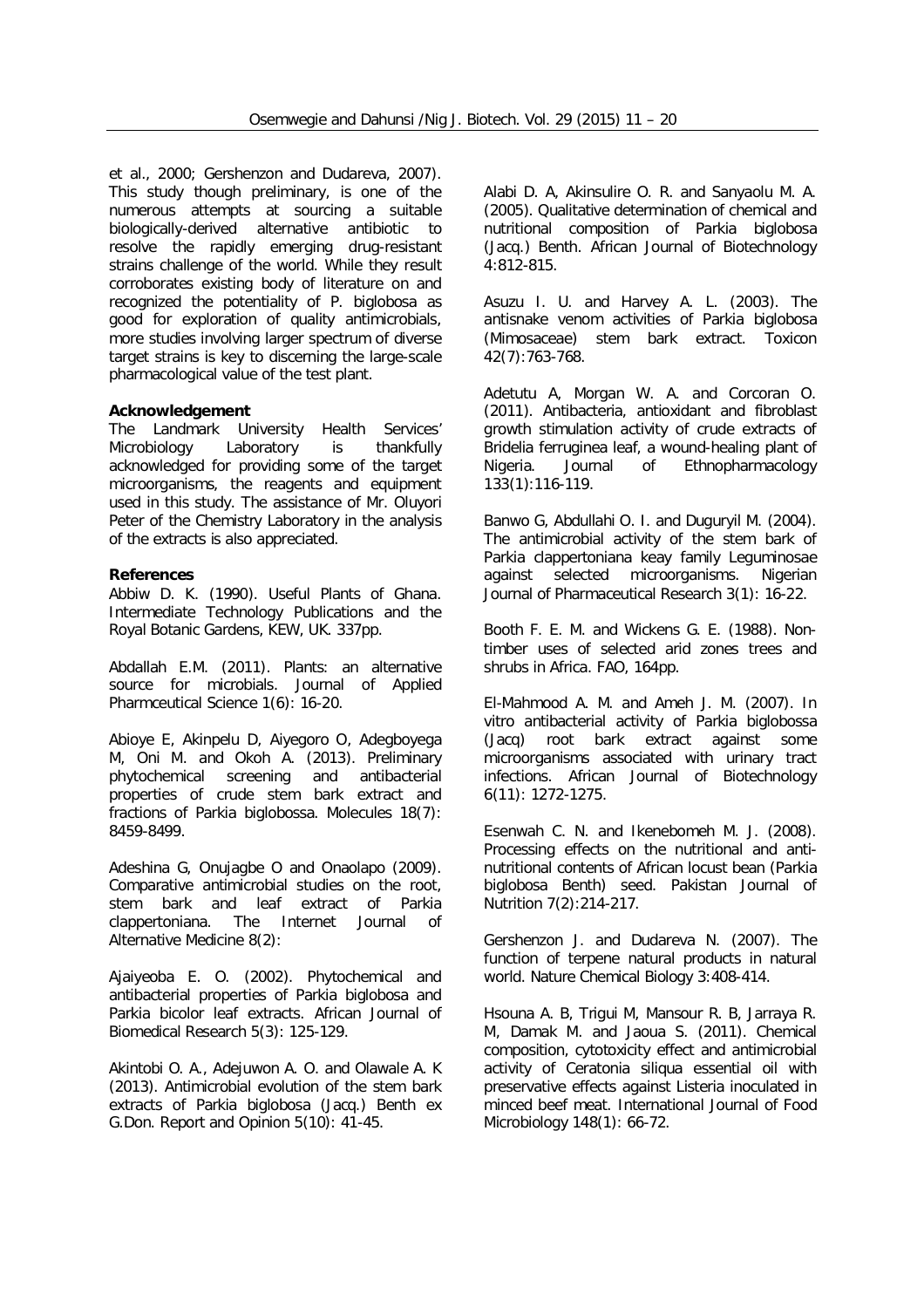Heil Martin (2014). Hervivory-induced plant volatiles: targets, perception and unanswered questions. *New Phytologist* 204: 297-306.

Ikpeme E. V, Udensi O, Ekaluo U. B. and Uyoh E. A. (2012). Ethnobotanical relevance of spice plants (*Parkia biglobossa* and *Gongronema latifolium*): indices for conservation and domestication. *Journal of Basic and Applied Scientific Research* 2(3):3094-3102.

Idu M, Osemwegie O. O, Odia A. E. and Onyibe H. I. (2007). A survey of indigenous flora used by folk medicine practitioner in Yola Council Area of Adamawa State, Nigeria. *Plant Archives* 7(2): 517 – 521.

Iwashina T. (2003). Flavonoid function and activity to plant and other organisms. *Biological Sciences in Space* 17(1):24-44.

Karou S, Tchacondo T, Tchibozo M. D, Abdoul-Rahaman S, Anani K. and Kaudouvon K. (2011). Ethnobotanical study of medicinal plants used in the management of diabetes mellitus and hypertension in the Central region of Togo. *Pharmaceutical Biology* 49(12): 1286-1297.

Kennedy D. O. and Wightman E. M. (2011). Herbal extracts and phytochemicals: plant secondary metabolites and enhancement of human brain function. *Advances in Nutrition* 2:32 – 50.

Millogo-Kone H, Guissou I. P, Nacoulma O. and Traore A. S. (2008). Comparative study of leaf and stem bark extract of *Parkia biglobosa* against enterobacteria. *African Journal of Traditional, Complementary and Alternative Medicines*  5(3):238-243.

Millogo-Kone H, Guissou I. P, Nacoulma O. and Traore A. S. (2006). Study of the antibacterial activity of the stem bark and leaf extract of *Parkia biglobossa* (Jacq) Benth on *Staphylococcus aureus*. *African Journal of Traditional Complementary and Alternative Medicines* 3(2): 74-78.

Nascimento G. G. F, Locatelli J, Freitas P. C. and Silva G. L. (2000). Antibacterial activity of plant extracts and phytochemicals on antibioticresistant bacteria. *Brazillian Journal of Microbiology* 31:247-256.

Ntui V. O, Uyoh E. A, Urah I. S, Ogbu U. and Okpo E. C. (2012). Regeneration of *Parkia biglobossa*: An important tree species of Africa. *Journal of Microbiology and Biotechnology Research* 2(1): 169-177.

Obajuluwa A. F. and Ayokunumi F. (2010). Prevalence of methicillin resistant *Staphylococcus aureus* in orthopaedic patients in Ahmadu Bello University Teaching Hospital, Zaria, Nigeria. MSc Thesis.

Ochei J. and Kolhatkar A. (2000). Medical laboratory science theory and practice. Tata McGraw Hill, India, 803pp.

Okunola A. I, Adebayo R. A. and Orimogunje O. D. (2011). Methods of breaking seed dormancy on germination and early seedling growth of African locust bean *Parkia biglobossa* (Jacq) Benth. *Journal of Horticulture and Forestry* 3(1): 1-6.

Olabinri B. M, Adetutu A, Olaleye M. T, Oluwafunsho B. O. and Oyeniyi O. O. (2013). A study of the antioxidative potentials of acetone and aqueous extracts of *Parkia biglobosa* and *Tetracarpidium conophorum* stem barks *in vitro*. *International Journal of Medicine and Medical Sciences* 5(8): 368-373.

Sofowora A. (2008). Medicinal plants and traditional and traditional medicinals in Africa.3rd Edition, Spectrum Books Limited, Ibadan, Nigeria. pp 23-25.

Taylor L. (2004). The healing power of rain forest herbs. NY. Sq.One publisher Inc., Available on http://www.rain-tree.com/prepmethod.htm.

Thiombiano D. N. E, Parkouda C, Lamien N, Aminata S, Castro-Euler A. M. and Boussim I. J. (2014). Nutrition composition of five food trees species products used in human diet during food shortage period in Burkina Faso. *African Journal of Biotechnology* 13(17): 1807-1812.

Traore M. S, Baldé M. A, Diallo M. S. T, Baldé E. S, Diané S, Camara A, Diallo A, Balde A, Keita A, Keita SM, Oularé K, Magassouba F. B, Diakité I,